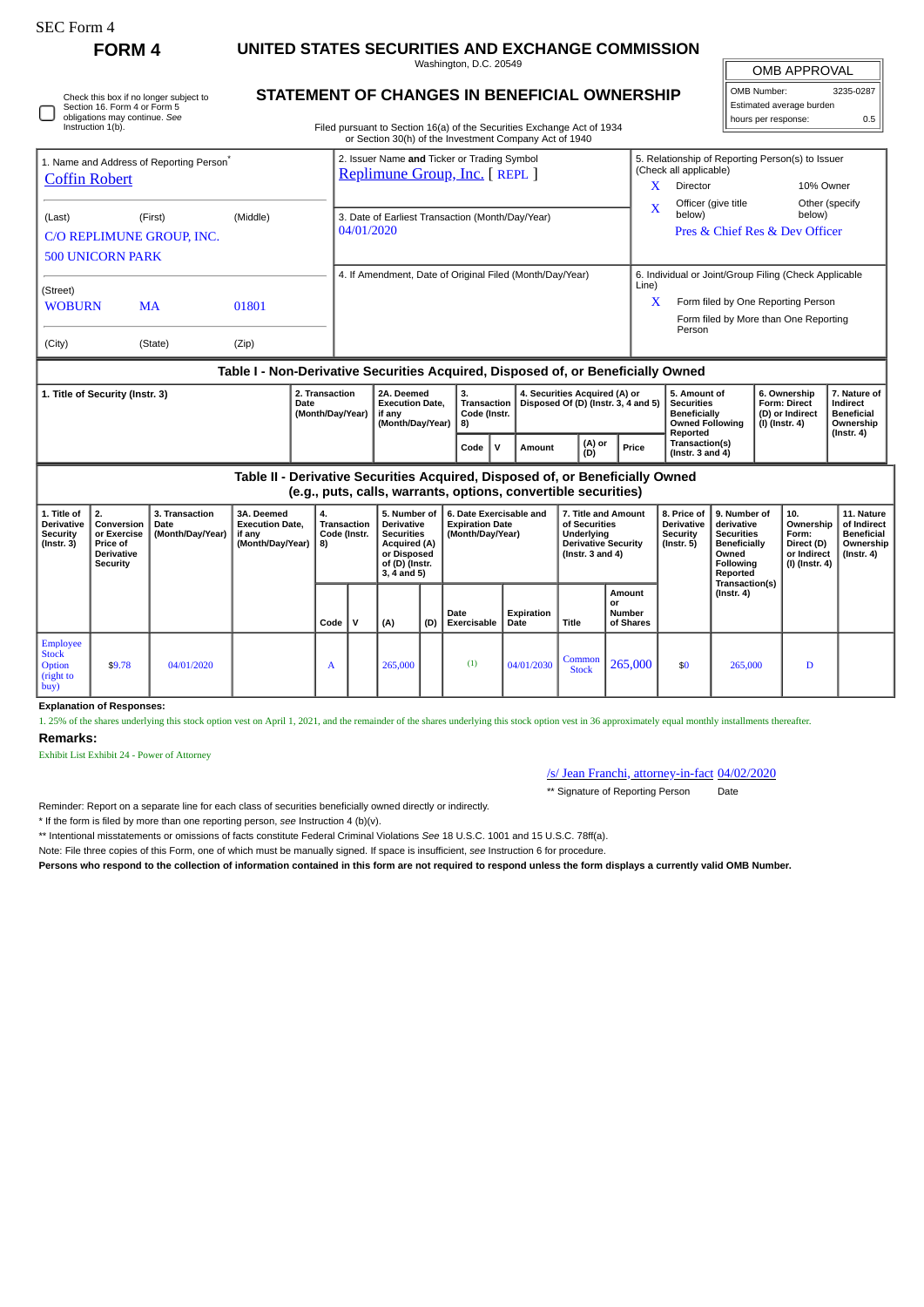## **POWER OF ATTORNEY**

**KNOW ALL BY THESE PRESENTS**, that the undersigned hereby constitutes and appoints each of Philip Astley-Sparke and Jean Franchi, signing singly, as his true and lawful attorney-in-fact to:

(1) execute for and on behalf of the undersigned, in the undersigned's capacity as an officer and director of Replimune Group, Inc. (the "Company"), Forms 3, 4, and 5 in accordance with Section 16(a) of the Securities Exchange Act of 1934 and the rules thereunder and any other forms or reports the undersigned may be required to file in connection with the undersigned's ownership, acquisition, or disposition of securities of the Company;

(2) do and perform any and all acts for and on behalf of the undersigned which may be necessary or desirable to complete and execute any such Form 3, 4, or 5, or other form or report, and timely file such form or report with the U.S. Securities and Exchange Commission and any stock exchange or similar authority; and

(3) take any other action of any type whatsoever in connection with the foregoing which, in the opinion of such attorneys-in-fact, may be of benefit to, in the best interest of, or legally required by, the undersigned, it being understood that the documents executed by such attorneys-in-fact on behalf of the undersigned, pursuant to this Power of Attorney, shall be in such form and shall contain such terms and conditions as such attorneys-in-fact may approve in his discretion.

The undersigned hereby grants to each such attorney-in-fact full power and authority to do and perform each and every act and thing whatsoever requisite, necessary, and proper to be done in the exercise of any of the rights and powers herein granted, as fully to all intents and purposes as the undersigned might or could do if personally present, with full power of substitution or revocation, hereby ratifying and confirming all that such attorneys-in-fact, or his substitute or substitutes, shall lawfully do or cause to be done by virtue of this Power of Attorney and the rights and powers herein granted. The undersigned acknowledges that no such attorneys-in-fact, in serving in such capacity at the request of the undersigned, is hereby assuming any of the undersigned's responsibilities to comply with Section 13 and Section 16 of the Securities Exchange Act of 1934 and the rules thereunder, as amended.

This Power of Attorney amends and restates in its entirety the Power of Attorney that the undersigned previously signed and delivered in connection with the undersigned's ownership, acquisition, or disposition of securities of the Company.

This Power of Attorney shall remain in full force and effect until revoked by the undersigned in a signed writing delivered to the foregoing attorneys-infact.

[Signature Page Follows]